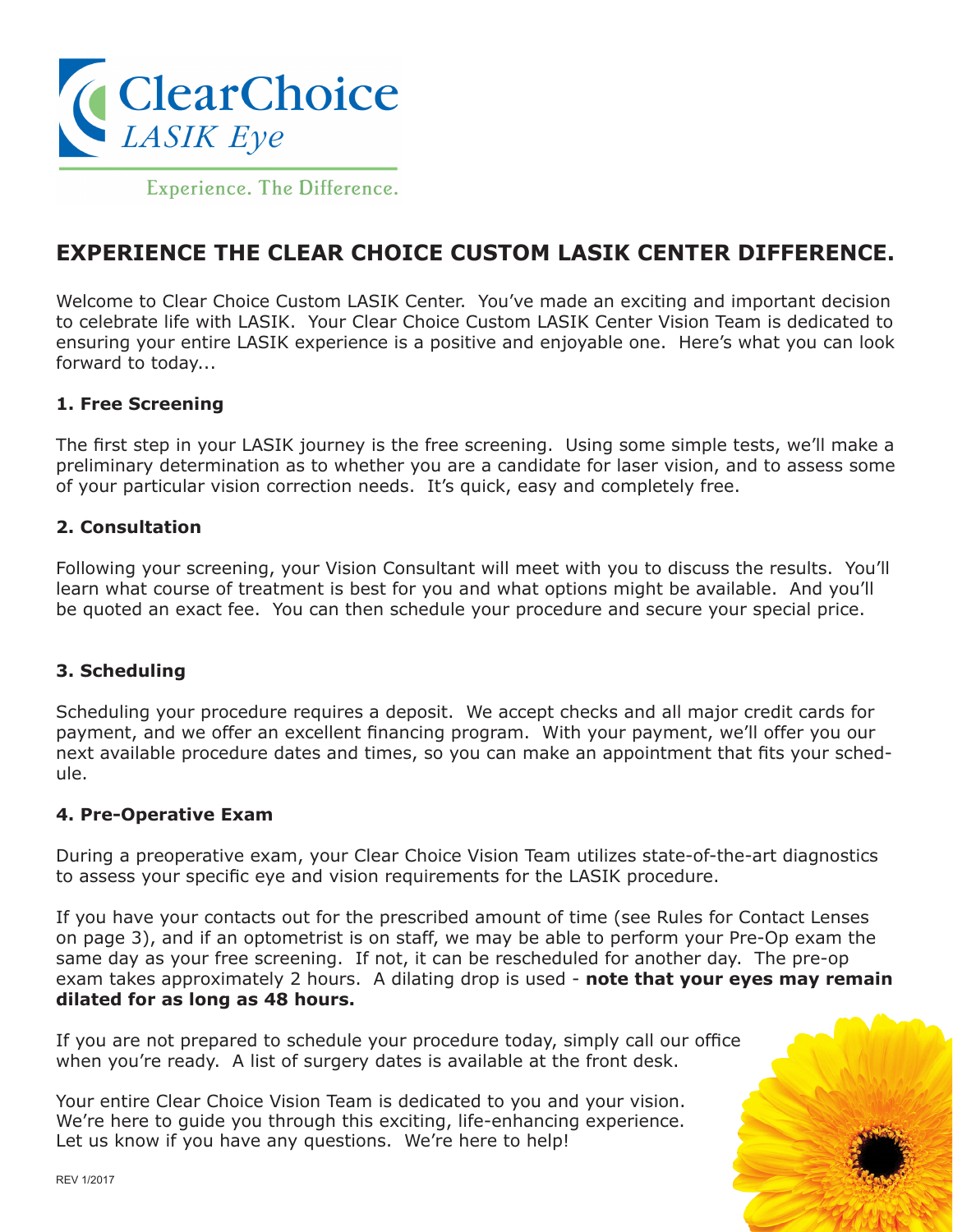# **PREPARING FOR YOUR PROCEDURE**

### **Before You Arrive**

- On the day of your procedure, eat and drink lightly and avoid caffeine.
- Please do not consume any alcoholic beverages.
- Please do not wear any make-up or jewelry.
- **Please do not wear any perfume, lotions, cologne or after shave.**
- Dress warm note that the laser room is kept cool.
- Wash eyelashes and eye lids thoroughly the morning of your procedure.
- Please be sure to arrange for assistance getting home.

### **After You Arrive**

- You will be here for an hour and a half to two hours.
- Note that your time in the surgery suite is about 7 minutes per eye.
- When the procedure is complete, transparent "shields" are taped over your eyes for protection while you sleep. Wear these for the first day, then for the following 3 nights.
- We will provide you with protective sunglasses, because you will be sensitive to light after surgery.
- You will be given post-operative instructions and confirm your 1 day post-operative exam.
- When you leave Clear Choice, please try to sleep so your eyes will be at rest and heal faster. You will start all your drops when you wake up.

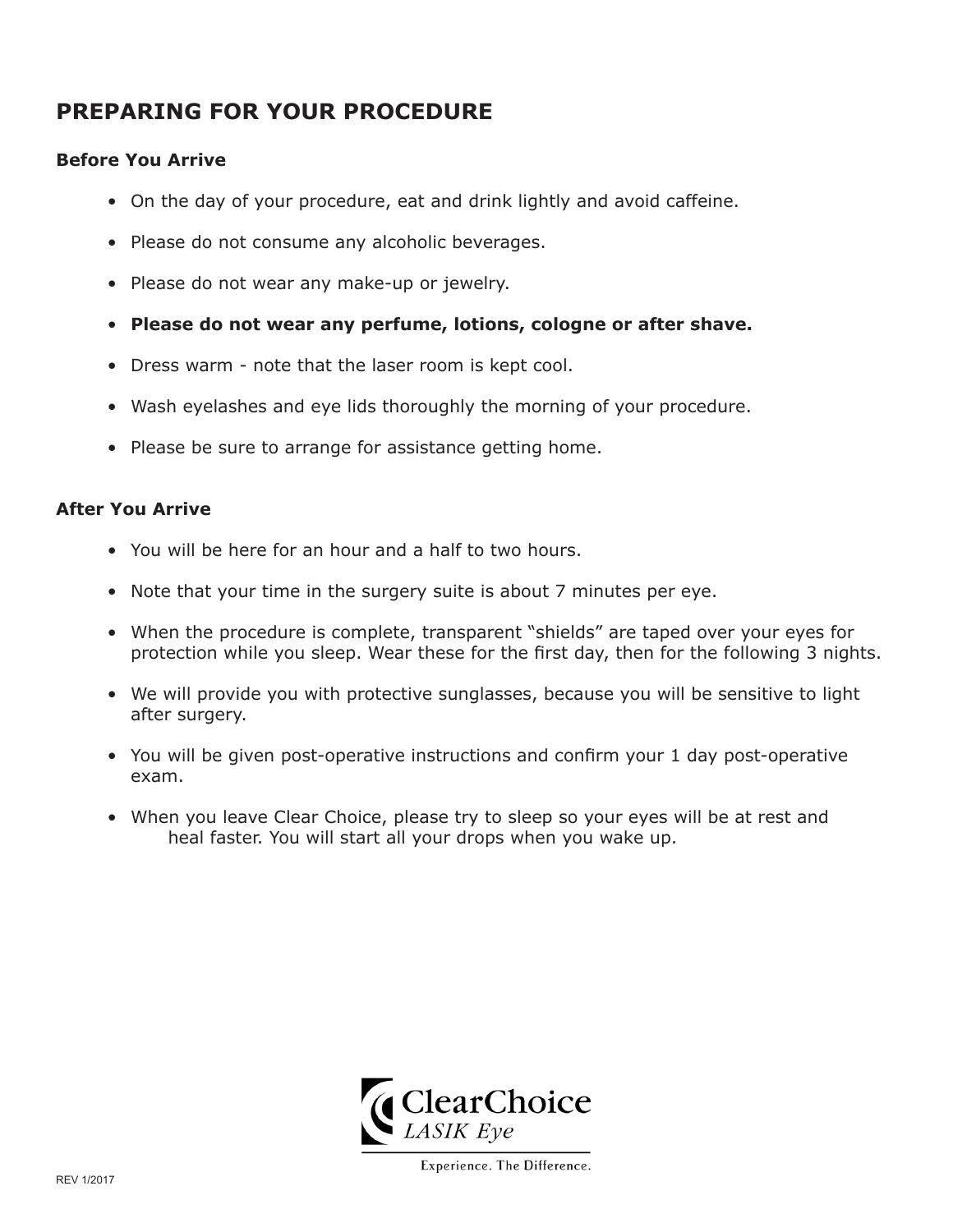# **RULES FOR CONTACT LENSES**

You must be out of your contacts for as least the following length of time prior to your pre-operative exam and surgery.

# *If you wear standard soft lenses*

| Prior to Pre-Op Exam:   | No contact lenses for 5 days  |
|-------------------------|-------------------------------|
| Prior to LASIK Surgery: | No contact lenses for 14 days |

## *If you wear Toric soft lenses (weighted for astigmatism)*

| Prior to Pre-Op Exam:   | No contact lenses for 10 days |
|-------------------------|-------------------------------|
| Prior to LASIK Surgery: | No contact lenses for 14 days |

### *If you wear hard lenses or gas permeable lenses*

Prior to Pre-Op Exam and Surgery: No contact lenses for a minimum of 8 weeks.

(Note that several topography or STABLE Wavescan test appointments will be needed to check progress for hard or gas permeable lenses)

**\*Please note that these are guidelines, NOT guarantees. Clear Choice/TLC will determine your specific time out of contacts based on your screening results.**

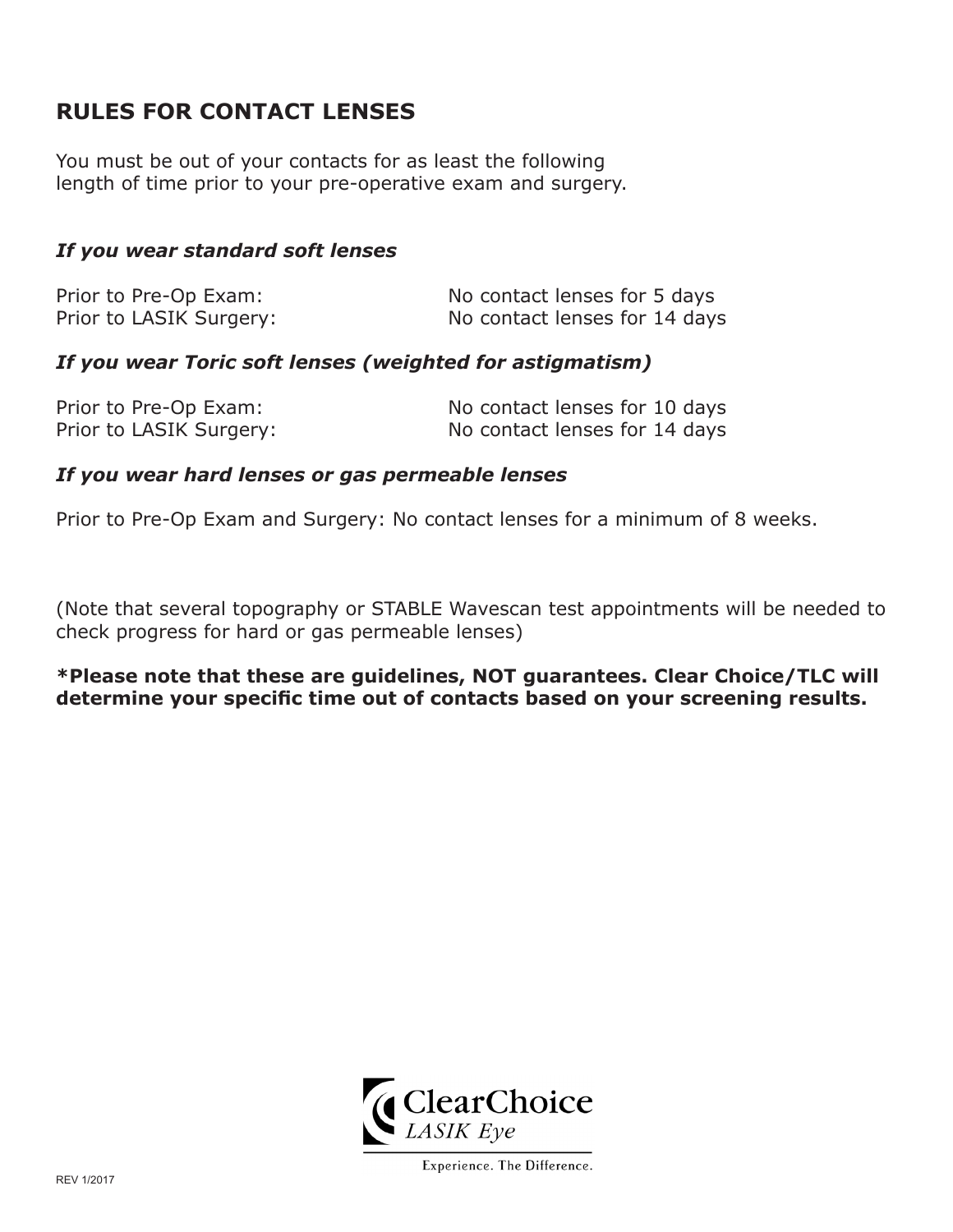# **RELEASE AUTHORIZATION**

To ensure continued superb results, Clear Choice uses pre operative and post operative results to continually monitor and guide laser performance. This data is also used to guide surgeons around the world to help them achieve optimal results. We ask your permission to use your treatment data for this purpose. Furthermore, we would like to ask your permission to potentially use images of your eye for studies and or journal articles. Signing below gives the doctor and staff permission to obtain, display, and or print medical information or images from the chart of the undersigned patient. We will not include personal or patient identifying images or information.

| Address:<br><u> 1989 - Johann John Stone, markin film yn y brening yn y brening yn y brening yn y brening yn y brening yn y b</u> |        |  |
|-----------------------------------------------------------------------------------------------------------------------------------|--------|--|
|                                                                                                                                   |        |  |
|                                                                                                                                   |        |  |
|                                                                                                                                   |        |  |
| Date:                                                                                                                             | Email: |  |

# **ACKNOWLEDGEMENT OF NOTICE OF PRIVACY PRACTICES**

Name (printed) \_\_\_\_\_\_\_\_\_\_\_\_\_\_\_\_\_\_\_\_\_\_\_\_\_\_\_\_\_\_\_\_\_\_\_\_\_\_\_\_\_\_\_\_\_\_\_\_\_\_\_\_\_\_\_\_

 $\_$  , and the set of the set of the set of the set of the set of the set of the set of the set of the set of the set of the set of the set of the set of the set of the set of the set of the set of the set of the set of th

The patient or person signing for the patient named above acknowledges receipt of a federally‐required Notice of Privacy Practices, provided to you under the provisions of the Health Insurance Portability and accountability Act of 1996.

Signature

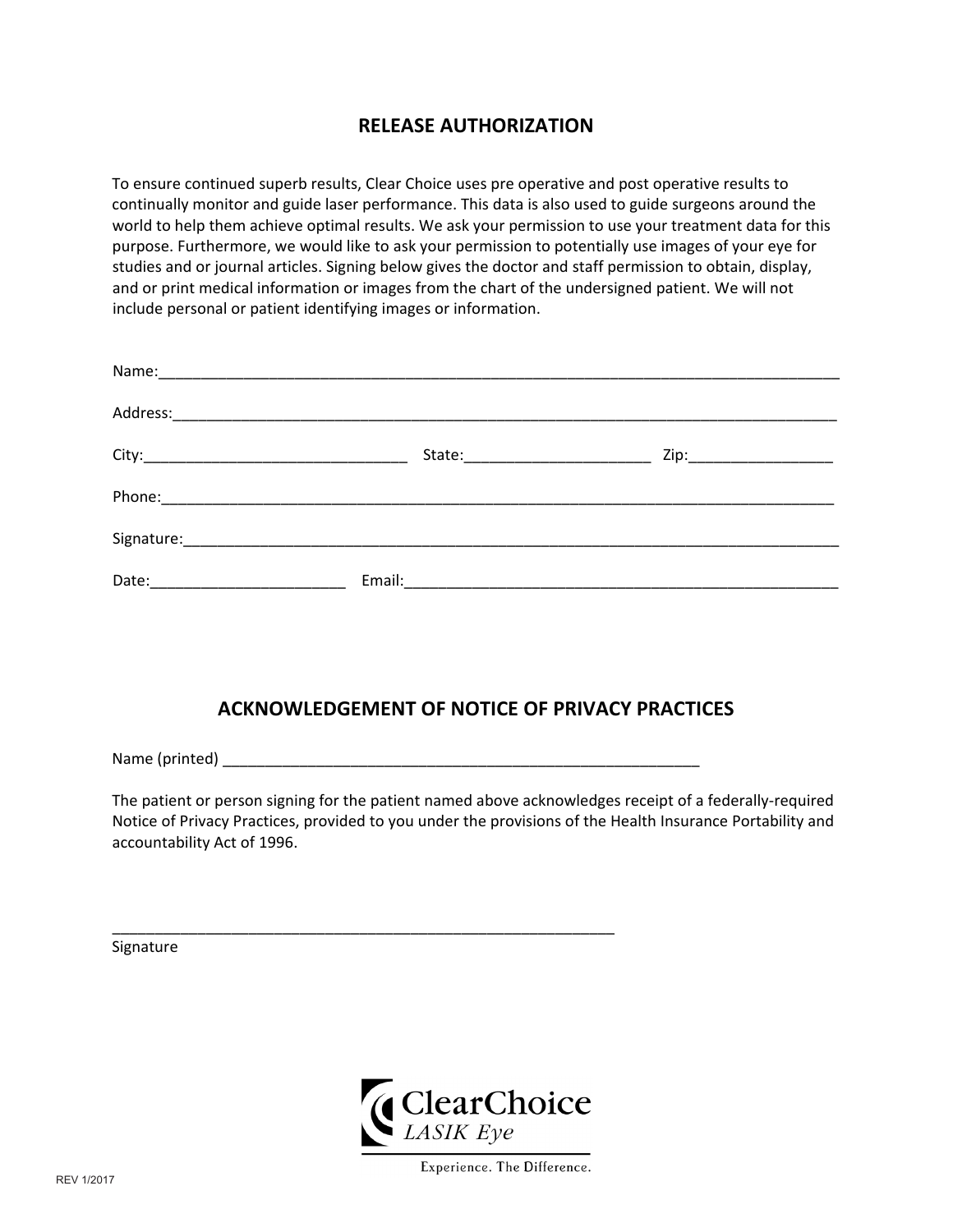# **PATIENT INFORMATION**

By completing the information below, you are giving authorization for Clear Choice Custom LASIK Center and its affiliates to contact you in the future.

| 1. Do you have any of the following health problems?<br>Rheumatoid Arthritis YES $\bigcirc$<br><b>Diabetes</b> | YES $\bigcap$                          | NO(                |                                                                                                                                                                          |       |    |
|----------------------------------------------------------------------------------------------------------------|----------------------------------------|--------------------|--------------------------------------------------------------------------------------------------------------------------------------------------------------------------|-------|----|
| 2. Are you pregnant or nursing or have you nursed in the last 6 months?                                        |                                        |                    |                                                                                                                                                                          | YES() | NO |
| 3. Have you ever had any of the following eye diseases?<br>Keratoconus<br>Herpes Keratitis<br>Glaucoma         | YES $\bigcirc$<br>YES $\bigcap$<br>YES | NOO<br>NO(<br>NO 6 |                                                                                                                                                                          |       |    |
| 4. If you wear contact lenses, please complete the following:                                                  |                                        |                    |                                                                                                                                                                          |       |    |
| Soft Lenses<br>Hard Lenses<br>Gas Permeables<br><b>Toric Lenses</b>                                            | (ClearChoice                           |                    | ast date worn<br>/ / Last date worn<br>ast date worn and the set of the set of the set of the set of the set of the set of the set of the set of the s<br>Last date worn |       |    |

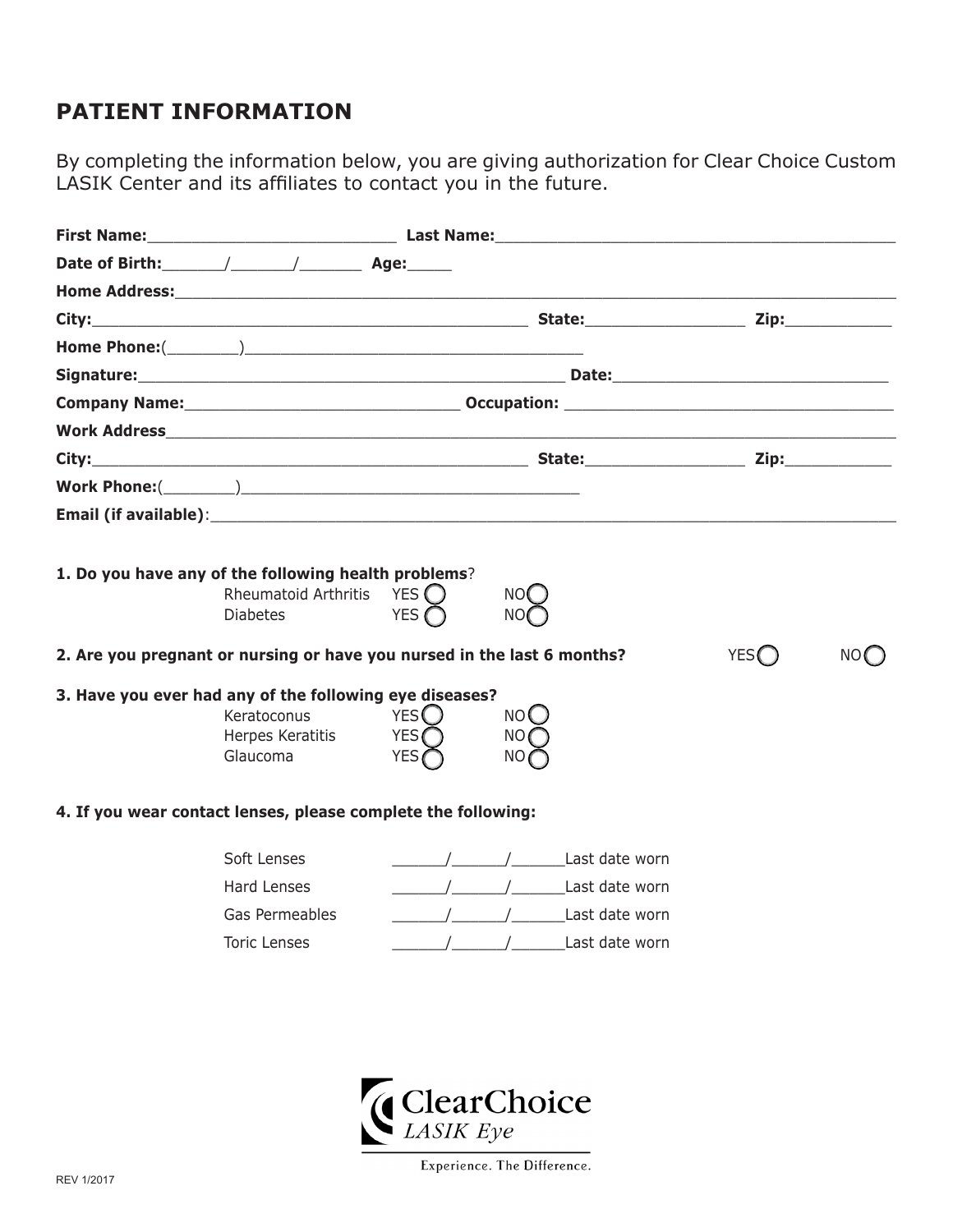| 5. Do you sleep in your contact lenses?                                                               | YES $\subset$     | NO <sub>C</sub>                                               |
|-------------------------------------------------------------------------------------------------------|-------------------|---------------------------------------------------------------|
| 6. Do you wear bifocals?                                                                              | YES $\bigcap$     | NO                                                            |
| 7. Do your eyeglasses have prism in them?                                                             | YES $\bigcap$     | NO <sub>O</sub>                                               |
| 8. Have you ever had any experience wearing contact lenses for monovision? (for patients over age 40) |                   |                                                               |
|                                                                                                       | YES $\bigcap$     | $NO$ $O$                                                      |
| 9. I am interested in Financing                                                                       | YES $\bigcirc$    | NO <sub>O</sub>                                               |
| 10. I am interested in correcting my vision in:                                                       | $\Box$ 0-3 months | $\Box$ 6-12 months                                            |
| 11. Do you have specific concerns about your eyes that you'd like us to know about?                   |                   |                                                               |
| 12. Are you a veteran or a member of the military?                                                    |                   | YES $\bigcap$ NO $\bigcap$ ACTIVE $\bigcap$ RETIRED $\bigcap$ |
| 13. Are you a law enforcement officer/fire fighter/EMT?                                               | YES $\bigcap$     | NOO ACTIVE RETIRED $\bigcap$                                  |

**To assist us with our marketing, please share with us how you heard about Clear Choice Custom LASIK Centers.**

#### **PLEASE BE SPECIFIC**